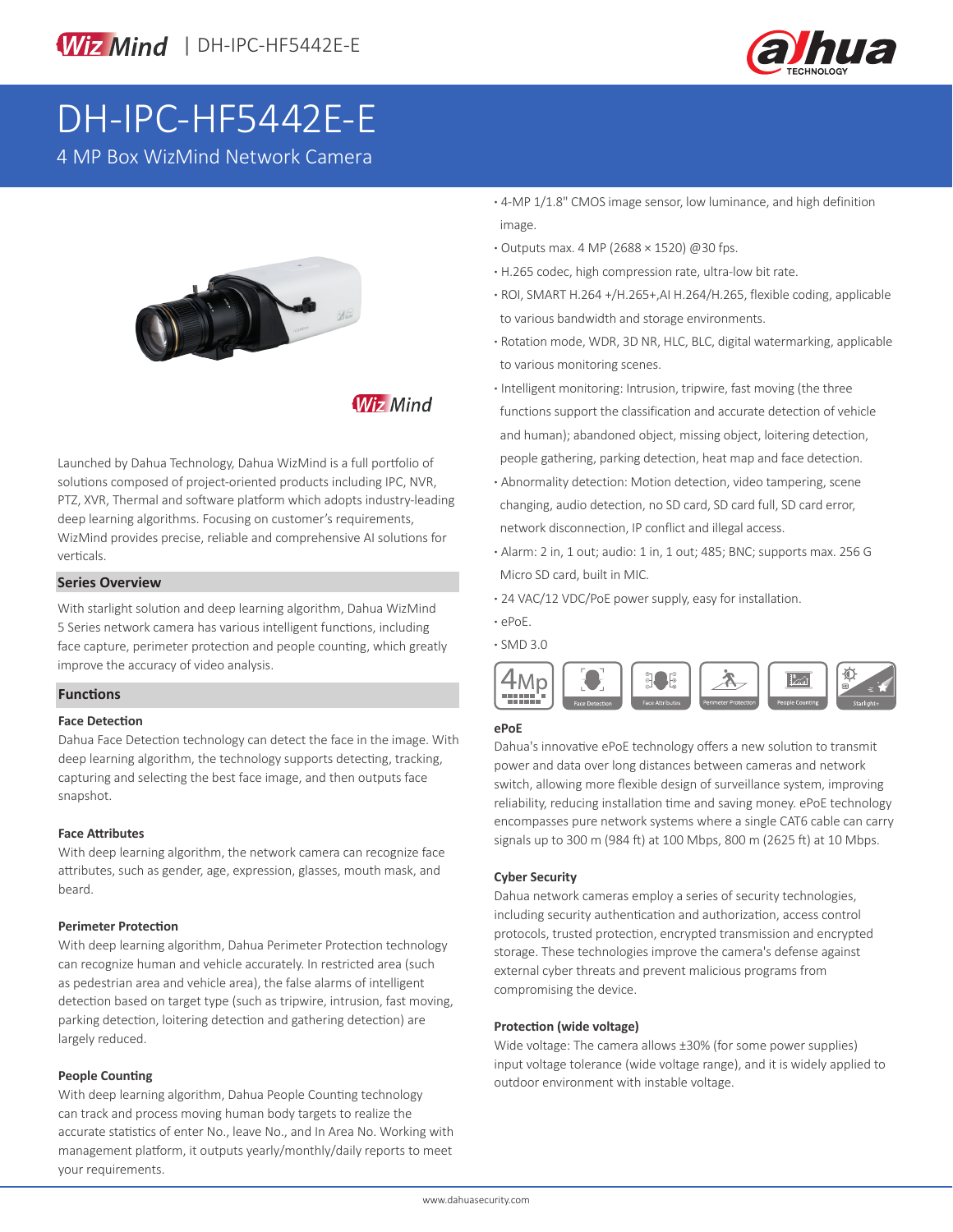# Wiz Mind | DH-IPC-HF5442E-E

### **Technical Specification**

Resolution

| Camera                          |                                                                                                                                                                                                                                                                                                                                                                                                                                                                                                                                        |  |  |
|---------------------------------|----------------------------------------------------------------------------------------------------------------------------------------------------------------------------------------------------------------------------------------------------------------------------------------------------------------------------------------------------------------------------------------------------------------------------------------------------------------------------------------------------------------------------------------|--|--|
| Image Sensor                    | 1/1.8" CMOS                                                                                                                                                                                                                                                                                                                                                                                                                                                                                                                            |  |  |
| Max. Resolution                 | 2688 (H) × 1520 (V)                                                                                                                                                                                                                                                                                                                                                                                                                                                                                                                    |  |  |
| <b>ROM</b>                      | 128MB                                                                                                                                                                                                                                                                                                                                                                                                                                                                                                                                  |  |  |
| <b>RAM</b>                      | 1GB                                                                                                                                                                                                                                                                                                                                                                                                                                                                                                                                    |  |  |
| <b>Scanning System</b>          | Progressive                                                                                                                                                                                                                                                                                                                                                                                                                                                                                                                            |  |  |
| <b>Electronic Shutter Speed</b> | Auto/Manual 1/3 s-1/100,000 s                                                                                                                                                                                                                                                                                                                                                                                                                                                                                                          |  |  |
| Min. Illumination               | With F1.6 lens:<br>0.002 lux@F1.6 (Color, 30 IRE)<br>0 lux (Illuminator on)                                                                                                                                                                                                                                                                                                                                                                                                                                                            |  |  |
| S/N Ratio                       | $>$ 56 dB                                                                                                                                                                                                                                                                                                                                                                                                                                                                                                                              |  |  |
| Lens                            |                                                                                                                                                                                                                                                                                                                                                                                                                                                                                                                                        |  |  |
| Lens Mount                      | C/CS                                                                                                                                                                                                                                                                                                                                                                                                                                                                                                                                   |  |  |
| Iris Control Type               | DC-Iris                                                                                                                                                                                                                                                                                                                                                                                                                                                                                                                                |  |  |
| Smart Event                     |                                                                                                                                                                                                                                                                                                                                                                                                                                                                                                                                        |  |  |
| <b>IVS</b>                      | Abandoned object; missing object                                                                                                                                                                                                                                                                                                                                                                                                                                                                                                       |  |  |
| Heat Map                        | Yes                                                                                                                                                                                                                                                                                                                                                                                                                                                                                                                                    |  |  |
| Professional, intelligent       |                                                                                                                                                                                                                                                                                                                                                                                                                                                                                                                                        |  |  |
| IVS (Perimeter Protection)      | Intrusion, tripwire, fast moving (the three functions<br>support the classification and accurate detection<br>of vehicle and human); loitering detection, people<br>gathering, and parking detection                                                                                                                                                                                                                                                                                                                                   |  |  |
| SMD 3.0                         | Less false alarm, longer detection distance                                                                                                                                                                                                                                                                                                                                                                                                                                                                                            |  |  |
| <b>Face Detection</b>           | Face detection; track; snapshot; snapshot optimization;<br>optimal face snapshot upload; face enhancement; face<br>exposure; face attributes extraction including 6 face<br>attributes (gender, age, glasses, expressions, mask, and<br>beard) and 8 expressions (angry, sad, disgusted, scared,<br>surprised, calm, happy, confused); face snapshot set as<br>face, one-inch photo or custom; 3 snapshot strategies<br>(real-time snapshot, optimization snapshot and quality<br>first); face angle filter; optimization time setting |  |  |
| <b>People Counting</b>          | Tripwire people counting; generating and exporting<br>report (day/month); people counting in area; queue<br>management; 4 rules can be set for tripwire, people<br>counting in area and queue management.                                                                                                                                                                                                                                                                                                                              |  |  |
| Smart Search                    | Work together with Smart NVR to perform refine<br>intelligent search, event extraction and merging to event<br>videos                                                                                                                                                                                                                                                                                                                                                                                                                  |  |  |
| Video                           |                                                                                                                                                                                                                                                                                                                                                                                                                                                                                                                                        |  |  |
| Video Compression               | H.265; H.264; H.264H; H.264B; MJPEG (Only supported<br>by the sub stream)                                                                                                                                                                                                                                                                                                                                                                                                                                                              |  |  |
| <b>Smart Codec</b>              | Smart H.265+; Smart H.264+                                                                                                                                                                                                                                                                                                                                                                                                                                                                                                             |  |  |
| AI Coding                       | AI H.265; AI H.264                                                                                                                                                                                                                                                                                                                                                                                                                                                                                                                     |  |  |
| Video Frame Rate                | Main stream: 2688 × 1520@ (1-25/30 fps)<br>Sub stream: D1@ (1-25/30 fps)<br>Third stream: 1080p@ (1-25/30 fps)<br>*The values above are the max. frame rates of each<br>stream; for multiple streams, the values will be subjected<br>to the total encoding capacity.                                                                                                                                                                                                                                                                  |  |  |
| <b>Stream Capability</b>        | 3 streams                                                                                                                                                                                                                                                                                                                                                                                                                                                                                                                              |  |  |

| <b>Bit Rate Control</b>        | CBR/VBR                                                                                                                                                                                                                                                                                                                                                                                                                                                  |  |
|--------------------------------|----------------------------------------------------------------------------------------------------------------------------------------------------------------------------------------------------------------------------------------------------------------------------------------------------------------------------------------------------------------------------------------------------------------------------------------------------------|--|
| Video Bit Rate                 | H.264: 3 kbps-20480 kbps<br>H.265: 3 kbps-20480 kbps                                                                                                                                                                                                                                                                                                                                                                                                     |  |
| Day/Night                      | Auto (ICR)/Color/B/W                                                                                                                                                                                                                                                                                                                                                                                                                                     |  |
| BLC                            | Yes                                                                                                                                                                                                                                                                                                                                                                                                                                                      |  |
| HLC                            | Yes                                                                                                                                                                                                                                                                                                                                                                                                                                                      |  |
| WDR                            | 140 dB                                                                                                                                                                                                                                                                                                                                                                                                                                                   |  |
| Scene Self-adaptation<br>(SSA) | Yes                                                                                                                                                                                                                                                                                                                                                                                                                                                      |  |
| <b>White Balance</b>           | Auto; natural; street lamp; outdoor; manual; regional<br>custom                                                                                                                                                                                                                                                                                                                                                                                          |  |
| Gain Control                   | Auto; Manual                                                                                                                                                                                                                                                                                                                                                                                                                                             |  |
| <b>Noise Reduction</b>         | 3D NR                                                                                                                                                                                                                                                                                                                                                                                                                                                    |  |
| <b>Motion Detection</b>        | OFF/ON (4 areas, rectangular)                                                                                                                                                                                                                                                                                                                                                                                                                            |  |
| Region of Interest (RoI)       | Yes (4 areas)                                                                                                                                                                                                                                                                                                                                                                                                                                            |  |
| Image Stabilization            | Electronic Image Stabilization (EIS)                                                                                                                                                                                                                                                                                                                                                                                                                     |  |
| Defog                          | Yes                                                                                                                                                                                                                                                                                                                                                                                                                                                      |  |
| Image Rotation                 | 0°/90°/180°/270° (Support 90°/270° with 4M resolution<br>and lower)                                                                                                                                                                                                                                                                                                                                                                                      |  |
| Mirror                         | Yes                                                                                                                                                                                                                                                                                                                                                                                                                                                      |  |
| <b>Privacy Masking</b>         | 8 areas                                                                                                                                                                                                                                                                                                                                                                                                                                                  |  |
| Audio                          |                                                                                                                                                                                                                                                                                                                                                                                                                                                          |  |
| <b>Built-in MIC</b>            | Yes                                                                                                                                                                                                                                                                                                                                                                                                                                                      |  |
| <b>Audio Compression</b>       | PCM; G.711a; G.711Mu; G.726; G.723                                                                                                                                                                                                                                                                                                                                                                                                                       |  |
| Alarm                          |                                                                                                                                                                                                                                                                                                                                                                                                                                                          |  |
| Alarm Event                    | No SD card; SD card full; SD card error; network<br>disconnection; IP conflict; illegal access; motion<br>detection; video tampering; tripwire; intrusion; fast<br>moving; abandoned object; missing object; loitering<br>detection; people gathering; parking detection; scene<br>changing; audio detection; defocus detection; external<br>alarm; face detection; SMD; people counting in area; stay<br>detection; people counting; security exception |  |
| Network                        |                                                                                                                                                                                                                                                                                                                                                                                                                                                          |  |
| Network Port                   | RJ-45 (10/100 Base-T)                                                                                                                                                                                                                                                                                                                                                                                                                                    |  |
| SDK and API                    | Yes                                                                                                                                                                                                                                                                                                                                                                                                                                                      |  |
| <b>Cyber Security</b>          | Video encryption; firmware encryption; configuration<br>encryption; Digest; WSSE; account lockout; security logs;<br>IP/MAC filtering; generation and importing of X.509<br>certification; syslog; HTTPS; 802.1x; trusted boot; trusted<br>execution; trusted upgrade                                                                                                                                                                                    |  |
| Network Protocol               | IPv4; IPv6; HTTP; HTTPS; TCP; UDP; ARP; RTP; RTSP; RTCP;<br>RTMP; SMTP; FTP; SFTP; DHCP; DNS; DDNS; QoS; UPnP;<br>NTP; Multicast; ICMP; IGMP; NFS; SAMBA; PPPoE; 802.1x;<br><b>SNMP</b>                                                                                                                                                                                                                                                                  |  |
| Interoperability               | ONVIF (Profile S/Profile G/Profile T); CGI; Milestone; P2P                                                                                                                                                                                                                                                                                                                                                                                               |  |
| User/Host                      | 20 (Total bandwidth: 80 M)                                                                                                                                                                                                                                                                                                                                                                                                                               |  |
| Storage                        | FTP; SFTP; Micro SD card (support max. 256 GB); NAS                                                                                                                                                                                                                                                                                                                                                                                                      |  |
|                                |                                                                                                                                                                                                                                                                                                                                                                                                                                                          |  |

2688 × 1520; 2304 × 1296;1080p (1920 × 1080); 1.3M (1280 × 960); 720p (1280 × 720); D1 (704 × 576/704 × 480); VGA (640 × 480); CIF (352 × 288/352 × 240)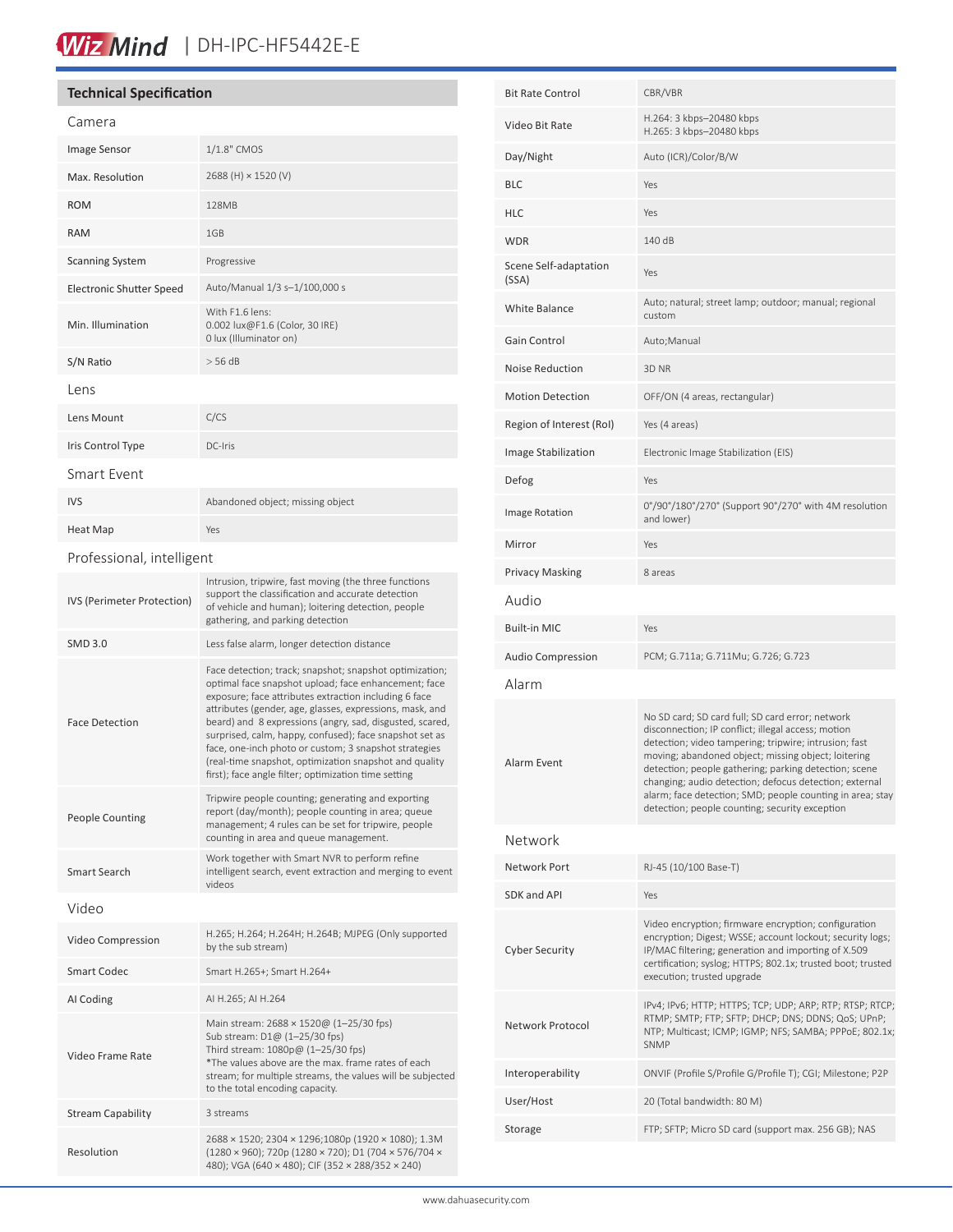# Wiz Mind | DH-IPC-HF5442E-E

| <b>Browser</b>               | IE: IE 8 and later<br>Chrome<br>Firefox<br>Safari: Safari 12 and later                                                                                                             |  |
|------------------------------|------------------------------------------------------------------------------------------------------------------------------------------------------------------------------------|--|
| Management Software          | Smart PSS; DSS; DMSS                                                                                                                                                               |  |
| <b>Mobile Client</b>         | iOS; Android                                                                                                                                                                       |  |
| Certification                |                                                                                                                                                                                    |  |
| Certifications               | CE-LVD: EN60950-1;<br>CE-EMC: Electromagnetic Compatibility Directive<br>2014/30/EU;<br>FCC: 47 CFR FCC Part 15, Subpart B;<br>UL/CUL:<br>UL60950-1<br>CAN/CSA C22.2 No.60950-1-07 |  |
| Port                         |                                                                                                                                                                                    |  |
| RS-485                       | 1 (baud rate range: 1200 bps-115200 bps)                                                                                                                                           |  |
| Audio Input                  | 1 channel (3. 5 mm JACK port)                                                                                                                                                      |  |
| Audio Output                 | 1 channel (3.5 mm JACK port)                                                                                                                                                       |  |
| Alarm Input                  | 2 channels in: 5 mA 3V-5 VDC                                                                                                                                                       |  |
| Alarm Output                 | 1 channel out: 300 mA 12 VDC                                                                                                                                                       |  |
| Power                        |                                                                                                                                                                                    |  |
| Power Supply                 | 12 VDC/24 VAC/PoE (802.3af)/ePoE                                                                                                                                                   |  |
| <b>Power Consumption</b>     | Basic: 4.1 W (12 VDC); 4.3 W (24 VAC); 4.4 W (PoE)<br>Max. (H.265+three streams+intelligence on+IR on): 9.2 W<br>(12 VDC); 8.7 W (24 VAC); 9.2 W (PoE)                             |  |
| Environment                  |                                                                                                                                                                                    |  |
| <b>Operating Temperature</b> | -30 °C to +60 °C (-22 °F to +140 °F)                                                                                                                                               |  |
| <b>Storage Temperature</b>   | $\leq 95\%$                                                                                                                                                                        |  |
| Protection                   | -30 °C to +60 °C (-22 °F to +140 °F)                                                                                                                                               |  |
| Structure                    |                                                                                                                                                                                    |  |
| Casing                       | Metal                                                                                                                                                                              |  |
| <b>Product Dimensions</b>    | 135.4 mm × 74.4 mm × 65.5 mm (5.3" × 2.9" × 2.6") (L<br>$\vee$ $M \vee H$                                                                                                          |  |

 $\times$  W  $\times$  H)

Net Weight 528 g (1.16 lb) Gross Weight 620 g (1.37 lb)

| <b>Ordering Information</b> |                        |                                                       |  |  |
|-----------------------------|------------------------|-------------------------------------------------------|--|--|
| <b>Type</b>                 | Model                  | Description                                           |  |  |
| 4MP Camera                  | DH-IPC-HF5442FP-F      | 4 MP Box WizMind Network<br>Camera, PAL               |  |  |
|                             | DH-IPC-HE5442FN-F      | 4 MP Box WizMind Network<br>Camera, NTSC              |  |  |
| Accessories<br>(Optional)   | PFB122W                | Wall Mount Bracket                                    |  |  |
|                             | PFB120WS               | Wall Mount Bracket                                    |  |  |
|                             | PFB121W                | Wall Mount Bracket                                    |  |  |
|                             | PFB110W                | Ceiling Mount Bracket                                 |  |  |
|                             | PFB110C-E              | Ceiling Mount Bracket                                 |  |  |
|                             | DH-OPT-127F2712D-IR4MP | $2.7 - 12$ mm                                         |  |  |
|                             | <b>PFM321D</b>         | 12 VDC 1A Power Adapter                               |  |  |
|                             | LR1002-1ET/1EC         | Single-port Long Reach Ethernet<br>over Coax Extender |  |  |
|                             | PFM900-F               | Integrated Mount Tester                               |  |  |

### **Accessories**

#### Optional:



Wall Mount Bracket



Wall Mount Bracket



PFB121W Wall Mount Bracket



Ceiling Mount Bracket



DH-OPT-127F2712D -IR4MP 2.7-12mm



PFM321D 12 VDC 1A Power Adapter



LR1002-1ET/1EC Single-port Long Reach Ethernet Over Coax Extender



PFM900-E Integrated Mount Tester

PFB110C-E Ceiling Mount Bracket